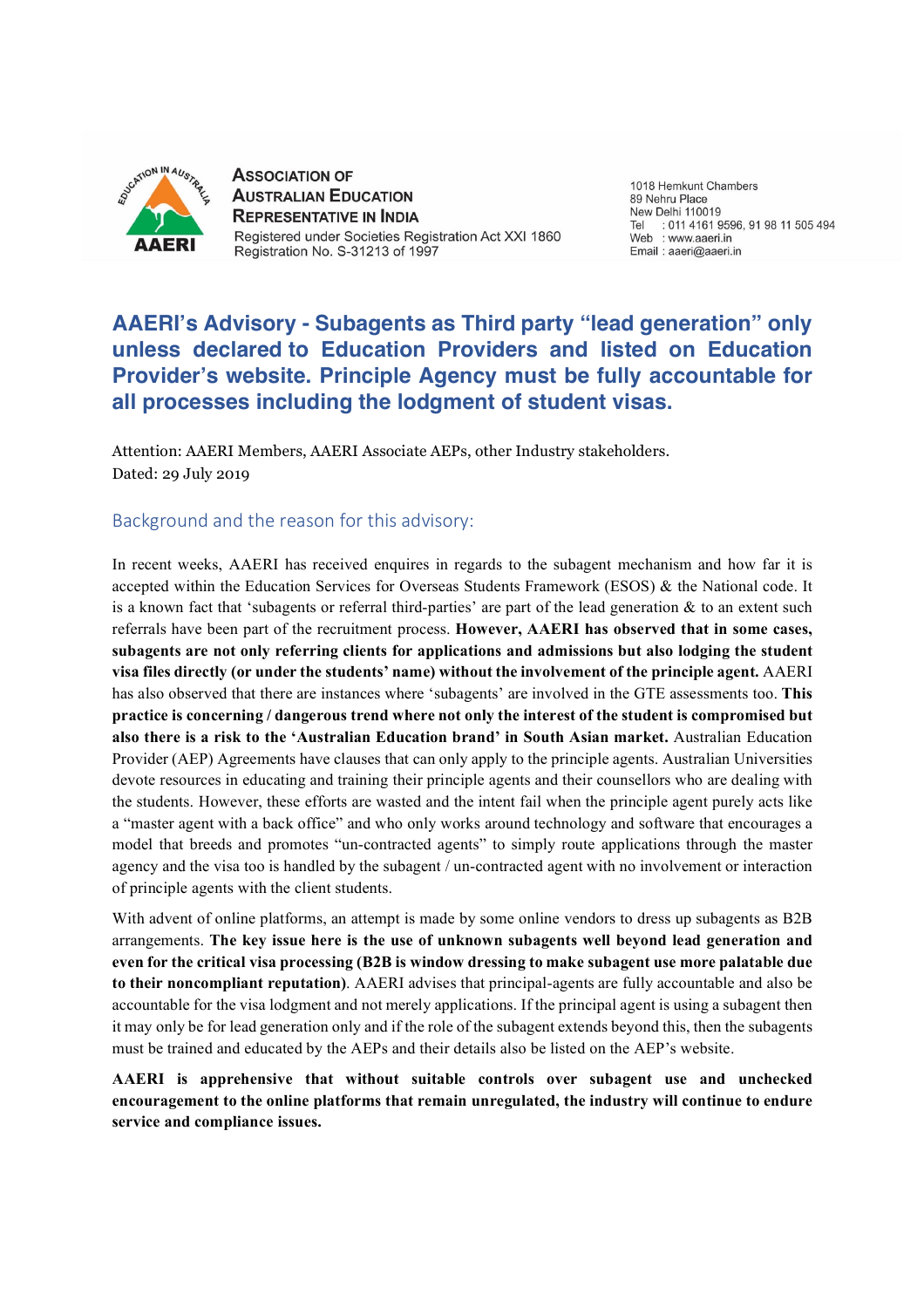## **AAERI's Advisory to its Members and recommendation to other interested parties:**

AAERI advises / recommends the following:

- 1. Principal agency (AAERI member having head & branch office owned or franchised) is the one who has direct contractual relationship with the Australian Education providers & they are listed on the Australian Education providers website.
- 2. Principal agency should interact directly with the potential student, apply for admission, carry out GTE assessment and lodge appropriate student visa to the Australian Govt.
- 3. AAERI recommends that principal agencies abide by the clauses in their contract with the Universities and if the contract allows use of "sub-agents", the list of "engaged subagents" must be declared to the Universities. If the arrangement with the third party is solely of generating leads and the third party may be an education agent or otherwise, the third party must not go beyond making a referral and the full process applications and visa must be handled by the Principle agency. If the third party is handling a part of the process such as lodging the visa, it must be declared to the Universities by the Principle agents and the third party should ideally should be listed on the University website.
- 4. From the leads generated from sub agents, the Principal agency must remain responsible for admissions processing, GTE assessment and lodgment of appropriate student Visas. The Principle agents are the agents of the University and that is a responsibility that should not be outsourced.
- 5. While AAERI understands that the principal agent details will be entered into the PRISMS, it is our hope that the visa process ensures that the visa is lodged only by principal agent. If the agent differs then it is evident that the GTE checks and other compliance checks carried out by the principal agent (on behalf of the University) listed as the primary agent in the PRISMS is not valid.

*Considering that this issue is an ongoing topic of concern for the sector, the AAERI executives have unanimously decided to issue an advisory / recommendation which will clarify AAERI's position in regards to the use of 'subagents' within the South Asian market.*

This advisory is being released on 29th July 2019 by Mr. Ravi Lochan Singh, President AAERI on behalf of AAERI. The above has been coordinated by Mr. Rahul Gandhi as AAERI's Head of the Visa and Compliance Committee and after detailed *consultation with subject experts and policy influencers including Australian Government Departments*

Note: The references to the above are in subsequent pages.

| <b>OFFICE BEARERS:</b>                      |                                  |                                |                                                   |                                                          |
|---------------------------------------------|----------------------------------|--------------------------------|---------------------------------------------------|----------------------------------------------------------|
| President:                                  | <b>Vice President:</b>           | <b>General Secretary:</b>      | Treasurer:                                        | Secretary:                                               |
| Mr. Ravi Lochan Singh                       | Mr. Bubbly Johar                 | Mr. C.G. Balaji                | Mr. Kishore Beengi                                | Mr. Rupesh Patel                                         |
| <b>Other Executive Members</b>              |                                  |                                |                                                   |                                                          |
| Mr. Rahul A. Gandhi<br>Head, Visa Committee | Mr. Nishidhar Reddy<br>Executive | Mr. Rupesh Duggal<br>Executive | Mr. Nirmal Chawla<br>Head, Disciplinary Committee | Mr. Prasanna Acharya<br>Head, New Applications Committee |